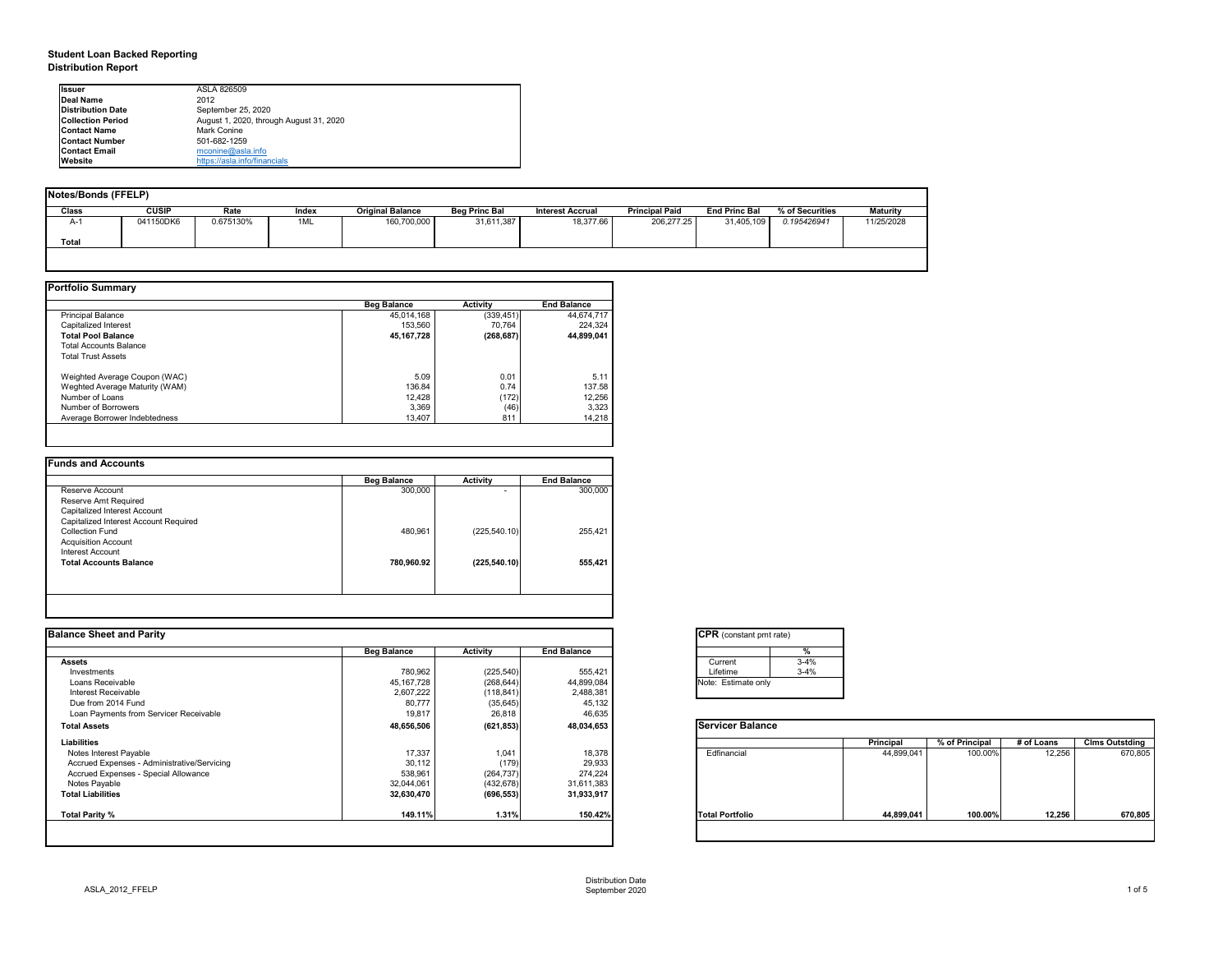# **Student Loan Backed Reporting Distribution Report**

|                         | # of Loans       |               | <b>Principal</b> |               | % of Principal   |               | <b>WAC</b>       |               | <b>WARM</b>      |               |
|-------------------------|------------------|---------------|------------------|---------------|------------------|---------------|------------------|---------------|------------------|---------------|
|                         | <b>Beginning</b> | <b>Ending</b> | <b>Beginning</b> | <b>Ending</b> | <b>Beginning</b> | <b>Ending</b> | <b>Beginning</b> | <b>Ending</b> | <b>Beginning</b> | <b>Ending</b> |
| In School               | 14               |               | 73,603           | 72,478        | 0.16%            | 0.16%         | 5.76             | 5.74          | 118.57           | 118.55        |
| Grace                   |                  |               | 30,225           | 34,850        | 0.07%            | 0.08%         | 5.76             | 5.83          | 116.52           | 116.98        |
| Repayment               |                  |               |                  |               |                  |               |                  |               |                  |               |
| Current                 | 8,007            | 8,076         | 27,548,468       | 28,004,770    | 60.99%           | 62.37%        | 5.37             | 5.41          | 149.94           | 150.14        |
| 31-60 Days Delinquent   | 315              | 710           | 1,226,571        | 2,963,741     | 2.72%            | 6.60%         | 5.43             | 5.29          | 133.20           | 130.74        |
| 61-90 Days Delinquent   | 202              | 187           | 837,500          | 853,862       | 1.85%            | 1.90%         | 5.43             | 5.64          | 145.22           | 131.52        |
| 91-120 Days Delingent   | 168              | 155           | 831,375          | 700,302       | 1.84%            | 1.56%         | 4.92             | 5.43          | 129.74           | 154.34        |
| 121-180 Days Delinquent | 134              | 219           | 535,051          | 987,252       | 1.18%            | 2.20%         | 5.20             | 4.91          | 134.45           | 129.54        |
| 181-270 Days Delinquent | 133              | 141           | 421,305          | 452,421       | 0.93%            | 1.01%         | 5.52             | 5.46          | 92.92            | 115.28        |
| 271+ Days Delinquent    | 110              | 56            | 450,155          | 167,657       | 1.00%            | 0.37%         | 5.63             | 5.33          | 110.87           | 120.40        |
| <b>Total Repayment</b>  | 9,069            | 9,544         | 31,850,425       | 34,130,005    | 70.52%           | 76.01%        | 5.36             | 5.39          | 147.08           | 146.87        |
| Forbearance             | 2,027            | 1,434         | 8,328,351        | 5,902,117     | 18.44%           | 13.15%        | 5.45             | 5.36          | 140.21           | 141.69        |
| Deferment               | 1,189            | 1,107         | 4,427,538        | 4,141,075     | 9.80%            | 9.22%         | 5.31             | 5.24          | 134.60           | 136.09        |
| Claims in Progress      | 121              | 144           | 457,585          | 609,622       | 1.01%            | 1.36%         | 5.02             | 5.44          | 128.95           | 121.07        |
| <b>Claims Denied</b>    |                  |               |                  | 8,895         | 0.00%            | 0.02%         |                  | 6.80          |                  | 114.00        |
| <b>Total Portfolio</b>  | 12,428           | 12,256        | 45, 167, 728     | 44,899,041    | 100.00%          | 100.00%       | 5.37             | 5.37          | 144.34           | 144.77        |

| <b>Delinquency Status</b>           |                  |               |                  |               |                  |               |                  |               |                  |               |
|-------------------------------------|------------------|---------------|------------------|---------------|------------------|---------------|------------------|---------------|------------------|---------------|
|                                     | # of Loans       |               | <b>Principal</b> |               | % of Principal   |               | <b>WAC</b>       |               | <b>WARM</b>      |               |
|                                     | <b>Beginning</b> | <b>Ending</b> | <b>Beginning</b> | <b>Ending</b> | <b>Beginning</b> | <b>Ending</b> | <b>Beginning</b> | <b>Ending</b> | <b>Beginning</b> | <b>Ending</b> |
| Current                             | 8,007            | 8,076         | 27,548,468       | 28,004,770    | 86.49%           | 82.05%        | 5.37             | 5.41          | 149.94           | 150.14        |
| 31-60 Days Delinquent               | 315              | 710           | 1,226,571        | 2,963,741     | 3.85%            | 8.68%         | 5.43             | 5.29          | 133.20           | 130.74        |
| 61-90 Days Delinquent               | 202              | 187           | 837,500          | 853,862       | 2.63%            | 2.50%         | 5.43             | 5.64          | 145.22           | 131.52        |
| 91-120 Days Delingent               | 168              |               | 831,375          | 700,302       | 2.61%            | 2.05%         | 4.92             | 5.43          | 129.74           | 154.34        |
| 121-180 Days Delinquent             | 134              | 219           | 535,051          | 987,252       | 1.68%            | 2.89%         | 5.20             | 4.91          | 134.45           | 129.54        |
| 181-270 Days Delinquent             | 133              | 141           | 421,305          | 452,421       | 1.32%            | 1.33%         | 5.52             | 5.46          | 92.92            | 115.28        |
| 271+ Days Delinquent                | 110              | 56            | 450,155          | 167,657       | 1.41%            | 0.49%         | 5.63             | 5.33          | 110.87           | 120.40        |
| <b>Total Portfolio in Repayment</b> | 9,069            | 9,544         | 31,850,425       | 34,130,005    | 100.00%          | 100.00%       | 5.36             | 5.39          | 147.08           | 146.87        |
|                                     |                  |               |                  |               |                  |               |                  |               |                  |               |

| Portfolio by Loan Type                |                  |               |                  |               |                  |               |                  |               |                  |               |
|---------------------------------------|------------------|---------------|------------------|---------------|------------------|---------------|------------------|---------------|------------------|---------------|
|                                       | # of Loans       |               | <b>Principal</b> |               | % of Principal   |               | <b>WAC</b>       |               | <b>WARM</b>      |               |
|                                       | <b>Beginning</b> | <b>Ending</b> | <b>Beginning</b> | <b>Ending</b> | <b>Beginning</b> | <b>Ending</b> | <b>Beginning</b> | <b>Ending</b> | <b>Beginning</b> | <b>Ending</b> |
| <b>Subsidized Consolidation Loans</b> |                  |               |                  |               |                  |               |                  |               |                  |               |
| Unsubsidized Consolidation Loans      |                  |               |                  |               |                  |               |                  |               |                  |               |
| <b>Subsidized Stafford Loans</b>      | 6,998            | 6,905         | 20,410,734       | 20,297,137    | 45.19%           | 45.21%        | 5.21             | 5.21          | 131.41           | 131.52        |
| Unsubsidized Stafford Loans           | 5,263            | 5,188         | 23,666,611       | 23,555,557    | 52.40%           | 52.46%        | 5.39             | 5.40          | 156.78           | 157.45        |
| PLUS/GradPLUS Loans                   | 167              | 163           | 1,090,382        | 1,046,346     | 2.41%            | 2.33%         | 8.01             | 8.00          | 116.31           | 116.39        |
| SLS Loans                             |                  |               |                  |               |                  |               |                  |               |                  |               |
| <b>Total Portfolio</b>                | 12,428           | 12,256        | 45, 167, 728     | 44,899,041    | 100.00%          | 100.00%       | 5.37             | 5.37          | 144.34           | 144.77        |

|  |  |  |  | <b>Portfolio by Program Type</b> |  |
|--|--|--|--|----------------------------------|--|
|--|--|--|--|----------------------------------|--|

| Portfolio by Program Type                  |                  |               |                  |               |           |                              |                  |               |                  |               |
|--------------------------------------------|------------------|---------------|------------------|---------------|-----------|------------------------------|------------------|---------------|------------------|---------------|
|                                            | # of Loans       |               | <b>Principal</b> |               |           | <b>WAC</b><br>% of Principal |                  |               | <b>WARM</b>      |               |
|                                            | <b>Beginning</b> | <b>Ending</b> | <b>Beginning</b> | <b>Ending</b> | Beginning | <b>Ending</b>                | <b>Beginning</b> | <b>Ending</b> | <b>Beginning</b> | <b>Ending</b> |
| Graduate / 4-Year Loans                    | 9,476            | 9,328         | 35,617,410       | 35,365,703    | 78.86%    | 78.77%                       | 5.36             | 5.36          | 143.09           | 143.62        |
| 2-Year Loans                               | 2,712            | 2,692         | 8,942,727        | 8,925,546     | 19.80%    | 19.88%                       | 5.43             | 5.43          | 149.27           | 149.33        |
| Proprietary / Technical / Vocational Loans | 240              | 236           | 607,590          | 607,791       | 1.35%     | 1.35%                        | 5.29             | 5.29          | 144.78           | 145.01        |
| Unknown (Consolidation) Loans              |                  |               |                  |               |           |                              |                  |               |                  |               |
| Other Loans                                |                  |               |                  |               |           |                              |                  |               |                  |               |
| <b>Total Portfolio</b>                     | 12,428           | 12,256        | 45, 167, 728     | 44,899,041    | 100.00%   | 100.00%                      | 5.37             | 5.37          | 144.34           | 144.77        |
|                                            |                  |               |                  |               |           |                              |                  |               |                  |               |

|                        |                  | # of Loans    |                  | <b>Principal</b> |                  | % of Principal |  |
|------------------------|------------------|---------------|------------------|------------------|------------------|----------------|--|
|                        | <b>Beginning</b> | <b>Ending</b> | <b>Beginning</b> | <b>Ending</b>    | <b>Beginning</b> | <b>Ending</b>  |  |
| <b>Fixed Loans</b>     | 7,124            | 7,031         | 30,011,955       | 29,862,531       | 66.45%           | 66.51%         |  |
| Variable Loans         | 5,304            | 5,225         | 15, 155, 773     | 15,036,509       | 33.55%           | 33.49%         |  |
| T-Bill Loans           | 5,304            | 5,225         | 15,155,773       | 15,036,509       | 33.55%           | 33.49%         |  |
| <b>CMT Loans</b>       |                  |               |                  |                  |                  |                |  |
| <b>Total Portfolio</b> | 12,428           | 12,256        | 45, 167, 728     | 44,899,041       | 133.55%          | 133.49%        |  |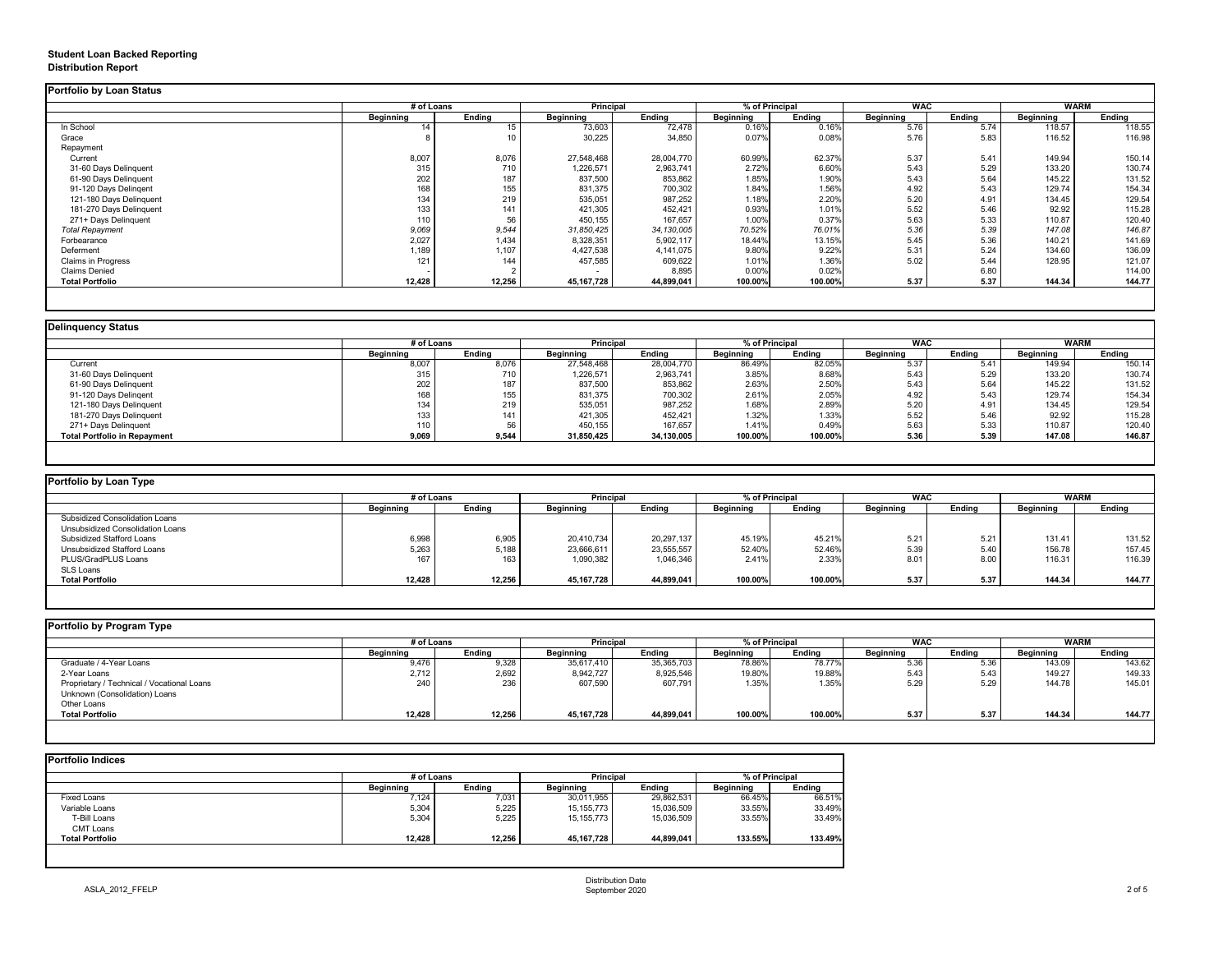**Distribution Date** September 25, 2020<br>**Collection Period** August 1, 2020, through August August 1, 2020, through August 31, 2020

# **Collection Activity**

| <b>Collection Account</b>                                                                    | as of 8/31/2020 |
|----------------------------------------------------------------------------------------------|-----------------|
| Beginning Balance - August 1, 2020                                                           | 480,961         |
| <b>Collection Amount Received</b>                                                            | 257,009         |
| Recoveries                                                                                   |                 |
| Reserve Account                                                                              |                 |
| <b>Excess of Required Reserve Account</b>                                                    |                 |
| Interest on Investment Earnings                                                              | 78              |
| Capitalized Interest Account (after a stepdown or release date)                              |                 |
| <b>Acquisition Account</b>                                                                   |                 |
| Payments from Guarantor                                                                      |                 |
| Transfer from 2010 Collection Fund for correction of error                                   |                 |
| <b>Required Repurchases</b>                                                                  |                 |
| Special Allowance Payable to Department of Education                                         |                 |
| <b>Consolidation Rebate Fees</b>                                                             |                 |
| <b>Rating Agency Surveillance Fees</b>                                                       |                 |
| Principal payments, interest payments, administration fees, servicing fees, and trustee fees | (482, 628)      |
| Other Amounts Received in Collection                                                         |                 |
| <b>Total Available Funds</b>                                                                 | 255,421         |
|                                                                                              |                 |

| <b>Fees Due for Current Period</b> | as of 8/31/2020 |
|------------------------------------|-----------------|
| <b>Indenture Trustee Fees</b>      | 833.33          |
| <b>Servicing Fees</b>              | 26,191          |
| <b>Administration Fees</b>         | 3,742           |
| Late Fees                          |                 |
| Other Fees                         |                 |
| <b>Total Fees</b>                  | 30,766.33       |
|                                    |                 |
|                                    |                 |

| <b>Cumulative Default Rate</b>                                                                      | as of 8/31/2020 |
|-----------------------------------------------------------------------------------------------------|-----------------|
| Current Period Defaults (\$)                                                                        | 58,102.88       |
| Cumulative Defaults (\$)                                                                            | 44,978,009.16   |
| Cumulative Default (% of original pool balance)                                                     | 28.01%          |
| Cumulative Default (% of cumulative entered repayment balance) <sup>a</sup>                         | 100.42%         |
| Current Period Payments (Recoveries) from Guarantor (\$)                                            | 186,920.83      |
| Current Period Borrower Recoveries (\$)                                                             | n/a             |
| Cumulative Recoveries (\$) <sup>b</sup>                                                             | \$42,210,598.49 |
| Cumulative Recovery Rate (%)                                                                        | 93.85%          |
| Cumulative Net Loss Rate (%)                                                                        | 1.72%           |
| Servicer Reject Rate (FFELP) (%)                                                                    |                 |
| Cumulative Servicer Reject Rate (FFELP) (%)                                                         |                 |
| Repayment balance includes all repayment loans with the exception of balances in claim status<br>a) |                 |
| b)<br>Cumulative Recoveries includes 97% of claims in progress balances                             |                 |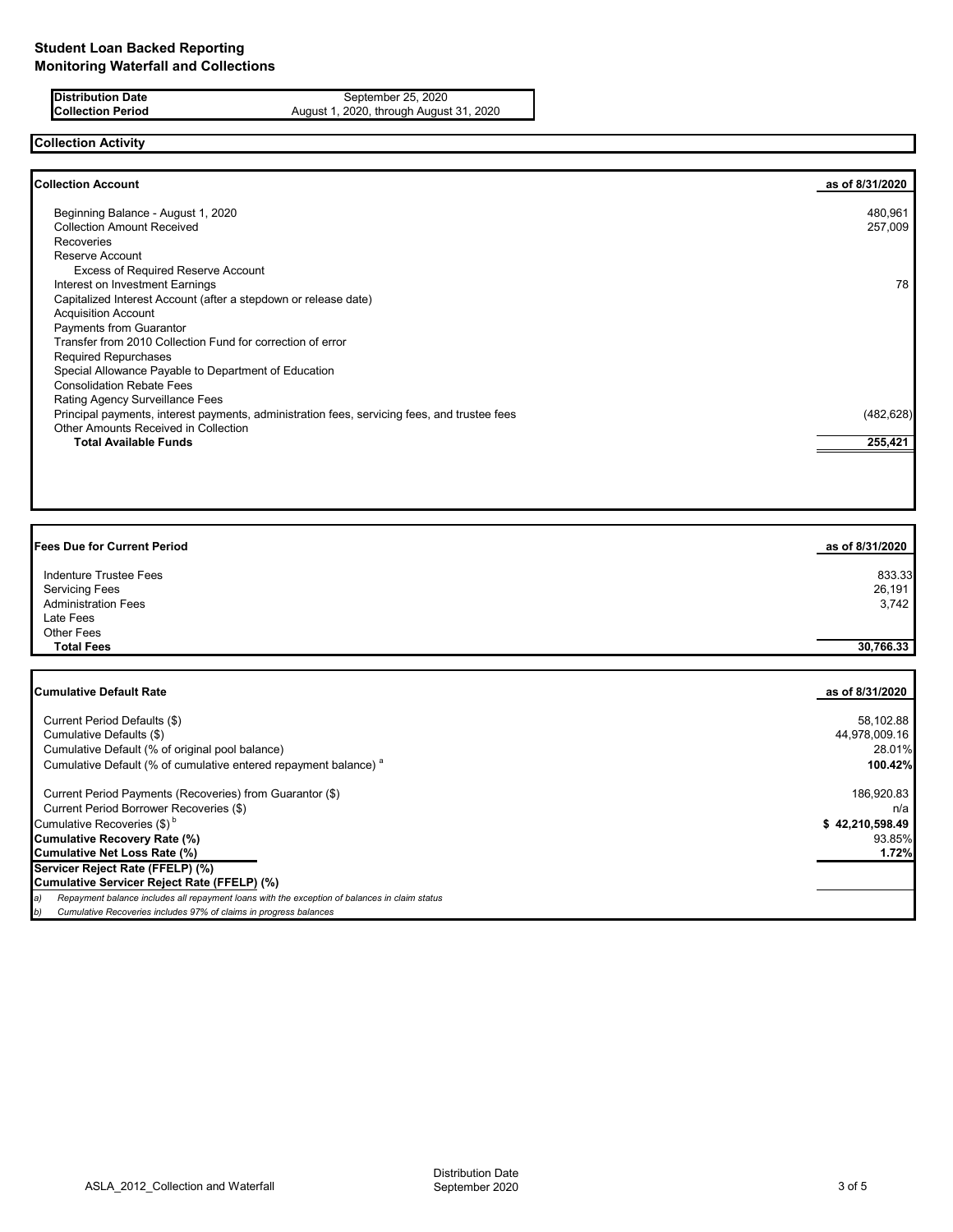| <b>Waterfall Activity</b>                                                                 |                   |                         |
|-------------------------------------------------------------------------------------------|-------------------|-------------------------|
| <b>Waterfall for Distribution</b>                                                         | <b>Amount Due</b> | <b>Amount Remaining</b> |
| <b>Total Available Funds</b>                                                              |                   | 255,421                 |
| First: Payments under any Joint Sharing Agreement                                         |                   |                         |
| Second: Trustee Fees                                                                      | 833.33            | 254,588                 |
| Third: Servicing Fees and Backup Servicing Fees                                           | 26,191            | 228,397                 |
| Fourth: Administration Fees                                                               | 3,742             | 224,655                 |
| Fifth: Noteholder Interest                                                                | 18,377.66         | 206,277.38              |
| Sixth: Reinstate the balance of the Reserve Fund up to the Specified Reserve Fund Balance |                   |                         |
| Seventh: Noteholder Principal, until paid in full                                         | 206,277.25        | 0                       |
|                                                                                           |                   |                         |

| <b>Principal and Interest Distributions</b> | <b>Class A-1</b> |
|---------------------------------------------|------------------|
|                                             |                  |
| Monthly Interest Due                        | 18,377.66        |
| Monthly Interest Paid                       | 18,377.66        |
| <b>Interest Shortfall</b>                   |                  |
| Interest Carryover Due                      |                  |
| Interest Carryover Paid                     |                  |
| Interest Carryover                          |                  |
| Monthly Principal Distribution Amount       | 206,277.25       |
| Monthly Principal Paid                      | 206,277.25       |
| Shortfall                                   |                  |
| <b>Total Distribution Amount</b>            | 224,654.91       |
|                                             |                  |